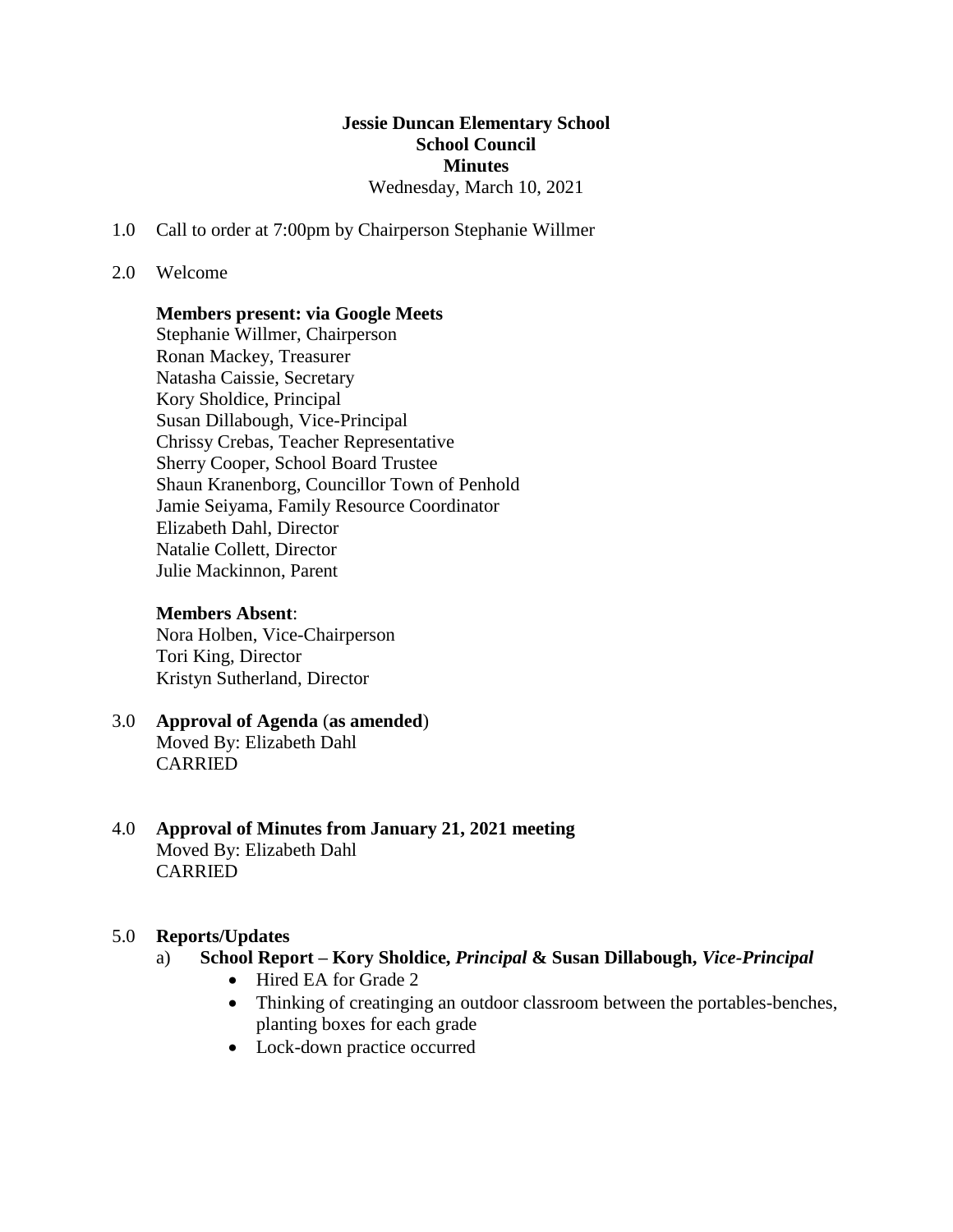- 2021/2022 agendas have been ordered for grades  $2 \& 3$  (Kindergarten  $\&$ Grade 1 teachers don't feel they are necessary for their students based on writing abilities)
- Surveys for student projections sent out
- School supplies will look different for next year :
	- o school will do bulk ordering
	- o parents make cheque out to the school instead of buying own items
	- o time & cost saving
	- o Items then all same for each student.
	- o Ordering in spring to arrive in June for teachers to distribute to classes for fall
	- o Parents still required to purchase a few things (eg. indoor shoes, headphones)
- School Generated Funds- shared with PAC twice a year, support specific projects and money can only be used for those items
	- o Hot Lunch-library, hot lunch supplies
	- o Spellathon-class fieldtrips, bussing
	- o General-extra school supplies, kindergarten/new student t-shirts, agendas
	- o Recycling-extra circular activities, performers/speakers
	- o **Motion:**
		- **To transfer up to \$3000 from Hot Lunch account to the Spellathon account to use for field trips By: Stephanie Willmer CARRIED**
- b) **School Board Trustee's Report Sherry Cooper,** *School Board Trustee*
	- Capital plan approved- all 3 schools over 100% capacity and opnly expected to increase-New school is a high priority
	- Possibility of starting field trips with strict conditions-curriculum dependant and stay in cohort groups
	- Looking at social/emotion health-how will the pandemic affect children in the years to come?

### **c) Town of Penhold Report**

- **i) Shaun Kranenborg,** *Councillor Town of Penhold*
	- Had to leave before giving report
	- Will email information (attached)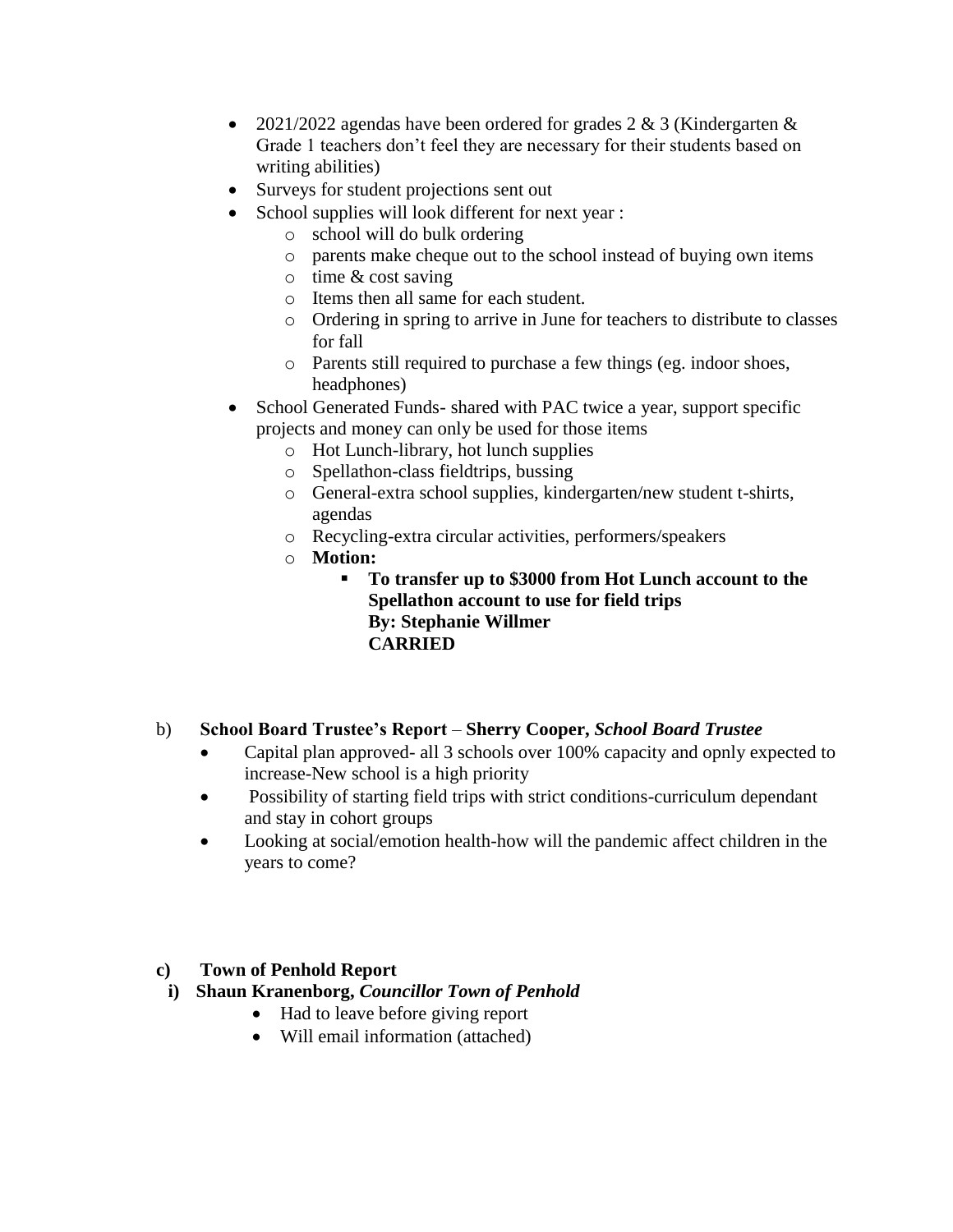### **ii) Jamie Seiyama,** *Child/Youth Coordinator*

- Virtual Family Game Play- Saturday March 20 1-2pm pre-registration required
- Setting up an Intergenerational pen pal program with Penhold School
- Working on a Mental Health project

## **d) Executive's Report**

- i) **Correspondence** ASCA Resolutions Package & Conference
	- Discussion to occur next meeting-look over resolutions and send any questions to Steph
	- Conference is virtual this year April 23-25, Breakout sessions on Friday & Saturday, AGM occurs Sunday (April 25) sessions cost \$95 for the 2 days no cost for general meeting

### 6.0 **Business arising from prior Minutes**

### 7.0 **New Business**

- a) Elizabeth Dahl approval for ASCA Conference Rep
	- Discussion occurred as to what goes on at the conference, why we would want to send a representative
	- List of breakout sessions will be sent out to look over to see which may of be interest to the group
	- **Motion:**
		- o **To have Elizabeth Dahl represent Jessie Duncan School Council at the virtual ASCA conference and provide the cost of registration for the breakout sessions she attends By: Julie Mackinnon CARRIED**

### **Teachers Report – Chrissy Crebas***, Kindergarten Teacher*

- Pre-K-monthly speech sounds  $(T & D)$ , dragon theme to work on fine motor skills such as cutting, colouring
- Kindergarten-letters, sounding out CVC words, number concepts, descriptions of feelings and how they feel (self-regulation), sight words for those who can read
- Grade 1-animal research project (arctic fox/hare/bear), each class gets to research animal/habitat/eating habits/adaptations and will do a paper mache project, addition strategies
- Grade 2-science-liquids, boats & buoyancy, Iqaluit, story development, letter blends, reading compression
- Grade 3- one class is reading the Book of Chaos (Red Deer author), starting multiplication, Rocks & Minerals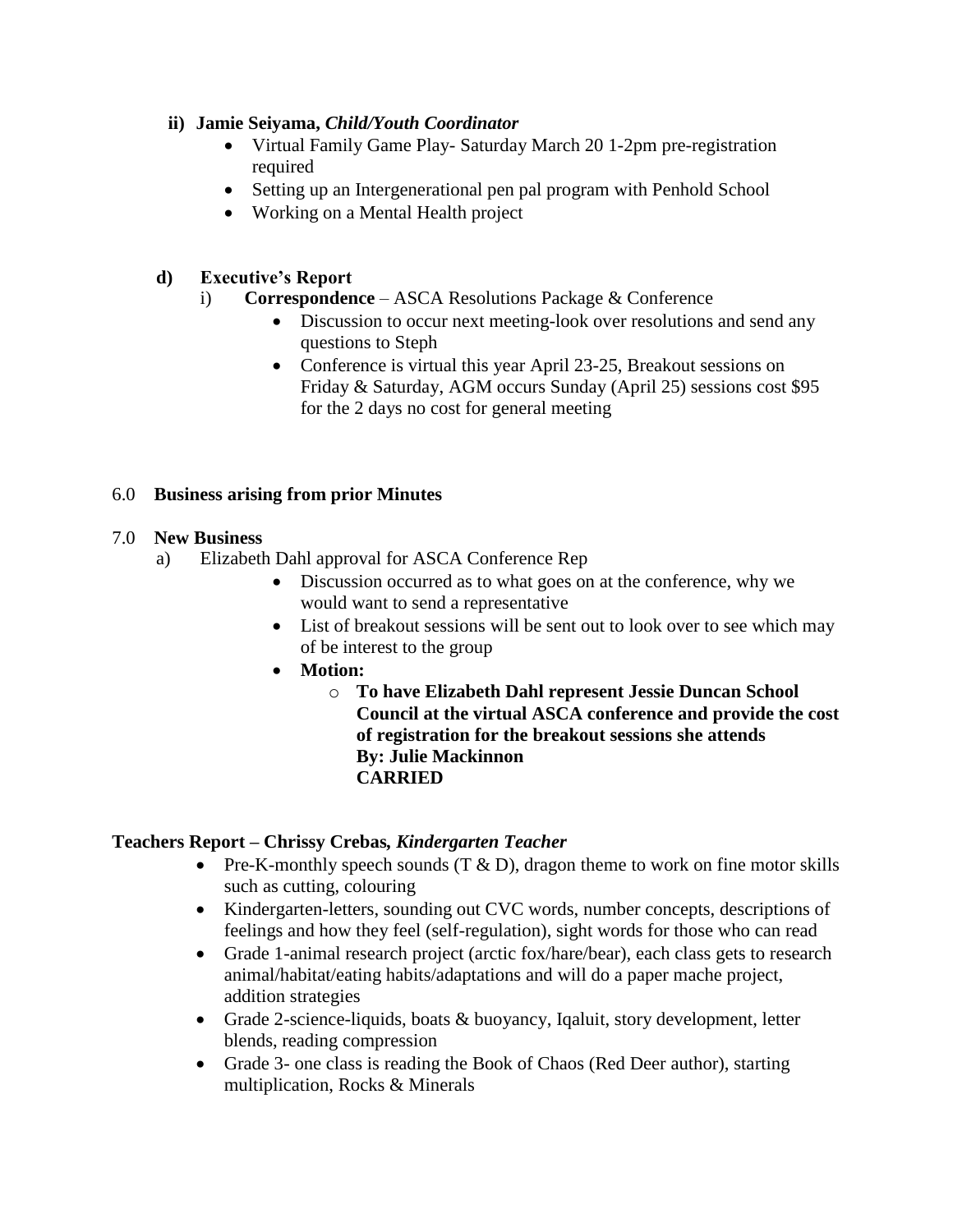# 8.0 **Next meeting date and Adjournment**

- Next meeting will be on Wednesday April 21, 2021 at 7pm
- Meeting adjourned at 7:51h

Minutes Approved on the \_\_\_\_\_\_ day of \_\_\_\_\_\_\_\_\_\_\_\_\_\_\_, 20\_\_\_\_.

\_\_\_\_\_\_\_\_\_\_\_\_\_\_\_\_\_\_\_\_\_\_\_\_\_\_\_\_\_\_\_\_\_\_\_ *Chairperson*

\_\_\_\_\_\_\_\_\_\_\_\_\_\_\_\_\_\_\_\_\_\_\_\_\_\_\_\_\_\_\_\_\_\_\_ *Secretary*